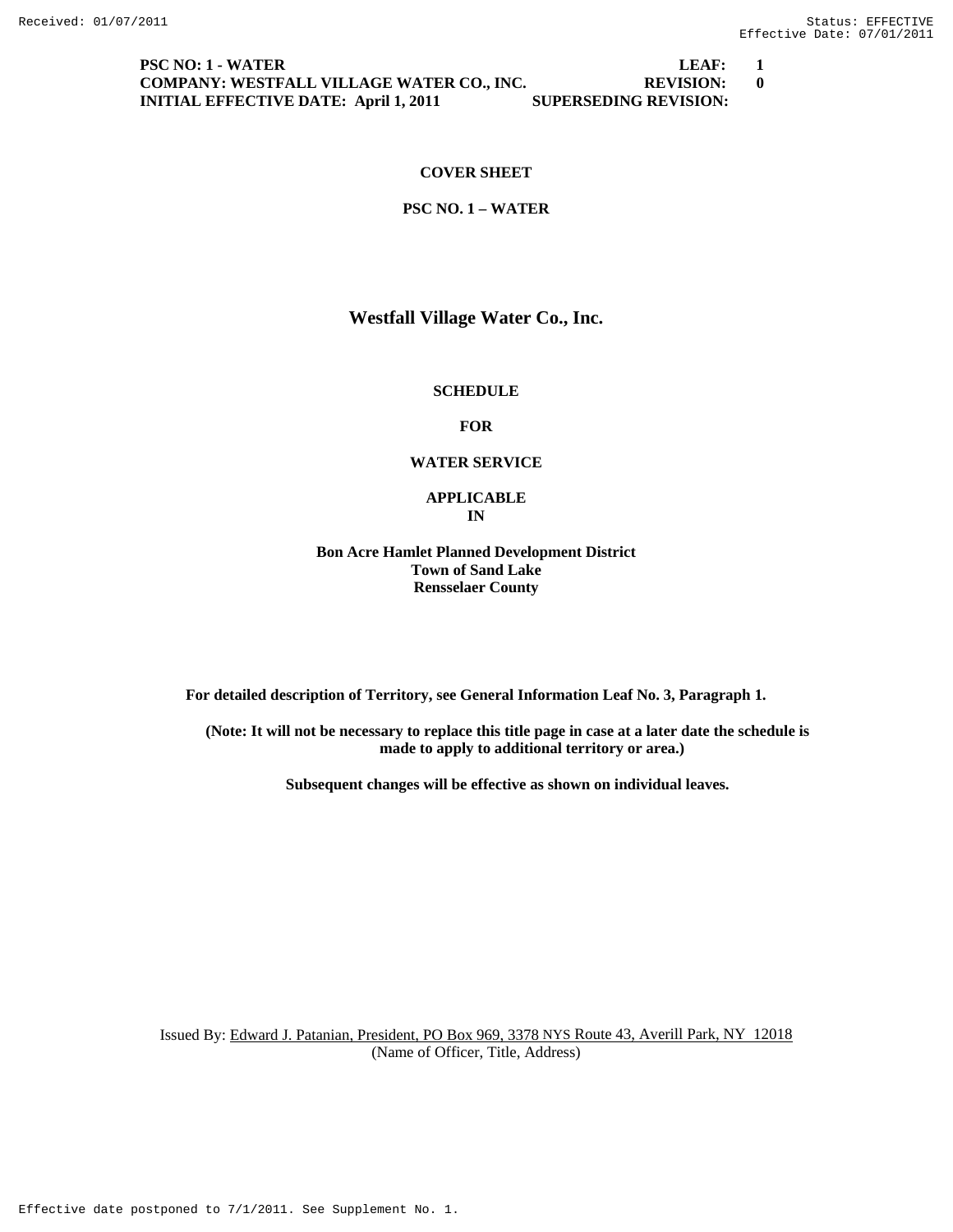| <b>PSC NO: 1 - WATER</b>                     | LFAF:                        |     |
|----------------------------------------------|------------------------------|-----|
| COMPANY: WESTFALL VILLAGE WATER CO., INC.    | <b>REVISION:</b>             | - 0 |
| <b>INITIAL EFFECTIVE DATE: April 1, 2011</b> | <b>SUPERSEDING REVISION:</b> |     |

# **TABLE OF CONTENTS**

|     | <b>GENERAL INFORMATION</b>                                 | <b>LEAF NO.</b> |
|-----|------------------------------------------------------------|-----------------|
| 1.  | Territory                                                  | 3               |
| 2.  | <b>Application for Water Service</b>                       | 3               |
| 3.  | Deposits - Security                                        | 3               |
| 4.  | Deposits - Interest                                        | $\overline{4}$  |
| 5.  | Deposits - Return                                          | $\overline{4}$  |
| 6.  | Deposits - Other                                           | $\overline{4}$  |
| 7.  | <b>General Rules</b>                                       | $5 - 6$         |
| 8.  | Metered Service                                            | $6 - 7$         |
| 9.  | <b>Unmetered Service</b>                                   | 7               |
| 10. | <b>Extension of Mains</b>                                  | $\overline{7}$  |
| 11. | Discontinuance of Service - Non-payment                    | $7-8$           |
| 12. | Discontinuance of Service - Other                          | $8-9$           |
| 13. | Discontinuance of Residential Service - Special Procedures | 9               |
| 14. | <b>Deferred Payment Agreements</b>                         | 9               |
| 15. | <b>Complaint Handling Procedures</b>                       | 10              |
| 16. | <b>Restoration of Service</b>                              | $10 - 11$       |
| 17. | <b>Interest on Customer Overpayments</b>                   | 11              |
| 18. | Regulation                                                 | 11              |
|     | <b>RATES</b><br>Service Classification No. 1               | 12              |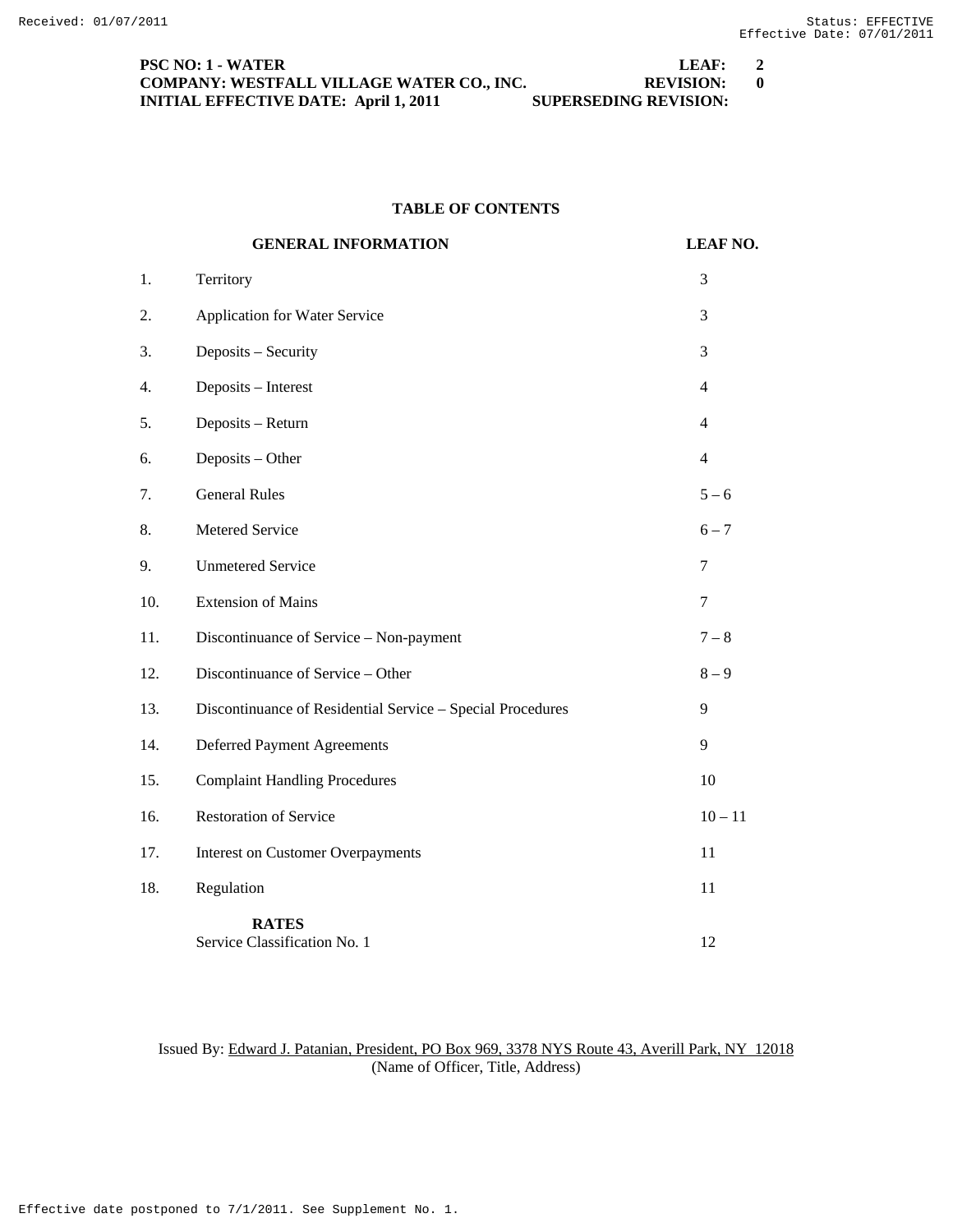# **PSC NO: 1 - WATER LEAF: 3 COMPANY: WESTFALL VILLAGE WATER CO., INC. REVISION: 0 INITIAL EFFECTIVE DATE: April 1, 2011 SUPERSEDING REVISION:**

## **GENERAL INFORMATION**

1. Territory (County, Town Development, Streets, etc.)

Bon Acre Hamlet Planned Development District Town of Sand Lake, Rensselaer County

- 2. Application for Water Service
	- A. Written application for service may be required.
	- B. A separate application may be required for each premises.
	- C. Premises may be subject to inspection by the company.
	- D. Applications need not be accepted from customers with charges due on any water accounts with the company. The company must accept an application if the customer enters into a deferred payment agreement.
	- E. Service pipe installations are subject to company approval.

#### 3. Deposits – Security

- A. As a condition of receiving service, the company may require a deposit from customers that are delinquent (having a bill remaining unpaid 23 days from the date mailed), seasonal, short term or temporary or who have had service terminated for non-payment during the preceding 6 months. In addition, a deposit may also be required from a non-residential customer whose credit has not been established with the company. A delinquent customer shall be provided with a written notice 20 days before the deposit is assessed which states that failure to make timely payments will permit the company to require a deposit from such customer.
- B. Deposits from applicants and customers may not exceed two times the estimated average monthly bill for a calendar year, except in the case of customers whose usage varies widely where deposits may not exceed twice the average monthly bill for the peak season.
- C. The company shall perform an annual review of the billing history of every customer who has a deposit with the company to assure that a deposit is still required under (3A) above and that the amount of the deposit conforms with (3B) above. The company reserves the right to review the deposit at any time. If a review shows that the deposit held falls short of the amount the company may require by 25 percent or more, the company may require the payment of an additional amount. If a review shows that the deposit held exceeds the amount required by 25 percent or more, the company shall refund the excess to the customer. The customer may request a downward revision of the deposit.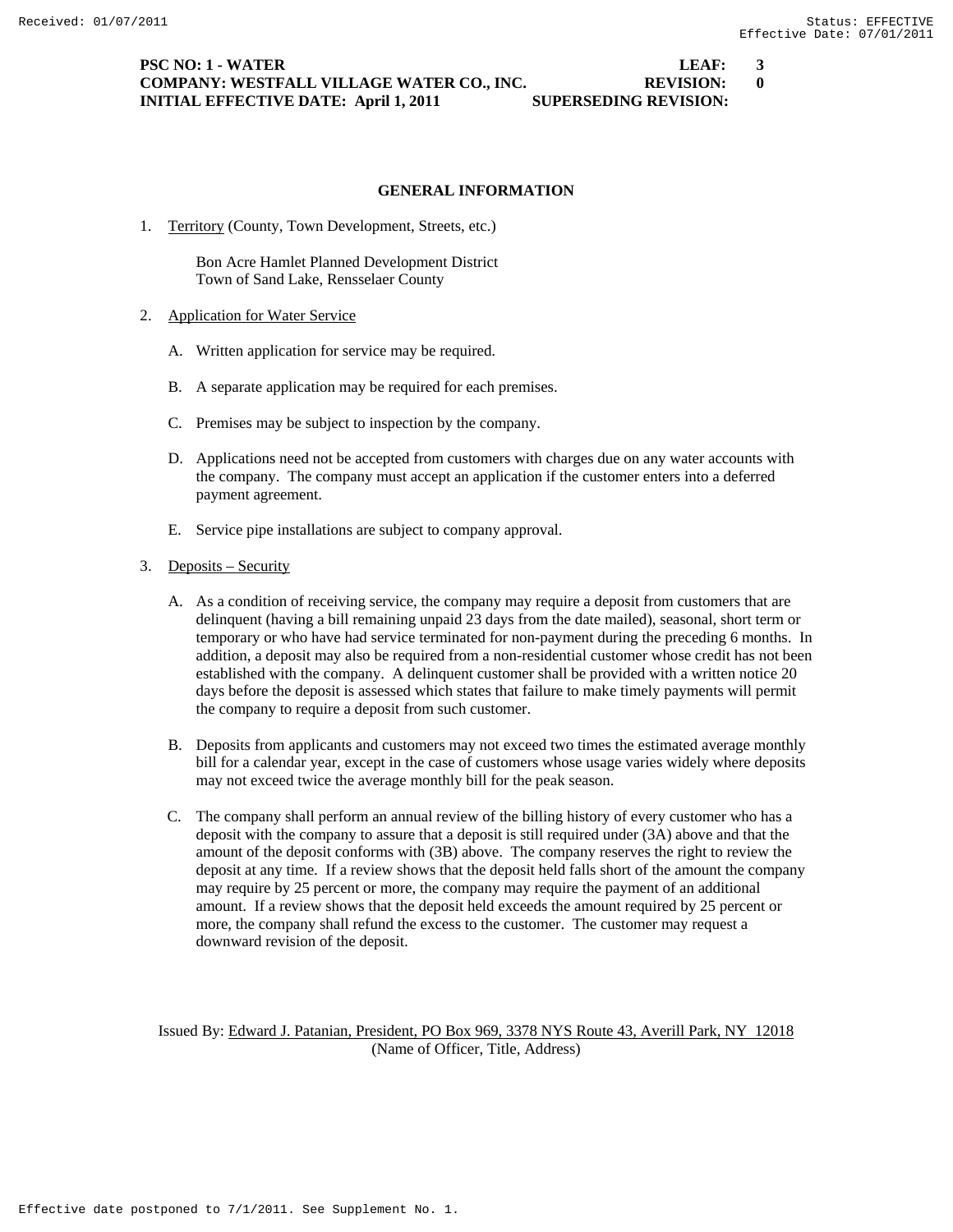# **PSC NO: 1 - WATER LEAF: 4 COMPANY: WESTFALL VILLAGE WATER CO., INC. REVISION: 0 INITIAL EFFECTIVE DATE: April 1, 2011 SUPERSEDING REVISION:**

# **GENERAL INFORMATION**

4. Deposits – Interest

 Every deposit shall earn simple interest at the rate per annum prescribed by the Public Service Commission. The interest must be paid to customers when the deposit is returned. If the deposit has been held for 12 consecutive months or more, the interest must be credited to the customer no later than the first bill rendered after the next succeeding first day of October and at the end of each succeeding 12 month period.

#### 5. Deposits – Return

- A. The company shall return to a customer a deposit or portion of a deposit and all interest thereon no more than 30 days after:
	- (1) the day the account is closed and all bills are paid; or
	- (2) the date of the first bill for service rendered after a 12 month period during which time the customer was not delinquent, provided there is no other basis for the company to request a deposit; or
	- (3) a review of the deposit shows that a reduction of the deposit is warranted.
- B. A deposit or portion of a deposit plus interest thereon that is subject to return may be credited to the customer's account in the amount of any outstanding charges. If any balance remains, a refund check shall be issued.
- 6. Deposits Other
	- A. In the event that the applicant desires service for a trailer or other non-permanent structure, he shall deposit with the company all costs of the connection of such service. Said deposit shall bear simple interest as required above and shall be refunded at the end of 10 years, or sooner in the event that a permanent structure for such service connection is completed.
	- B. The company may also require deposits from customers to guarantee future payments as set forth in lawn sprinkler, main extension, or other forms of contracts which are in a form approved by the Public Service Commission. The interest rates for these deposits will be the same as the interest rates for security deposits and such interest will be credited to the customer as prescribed by Commission rules.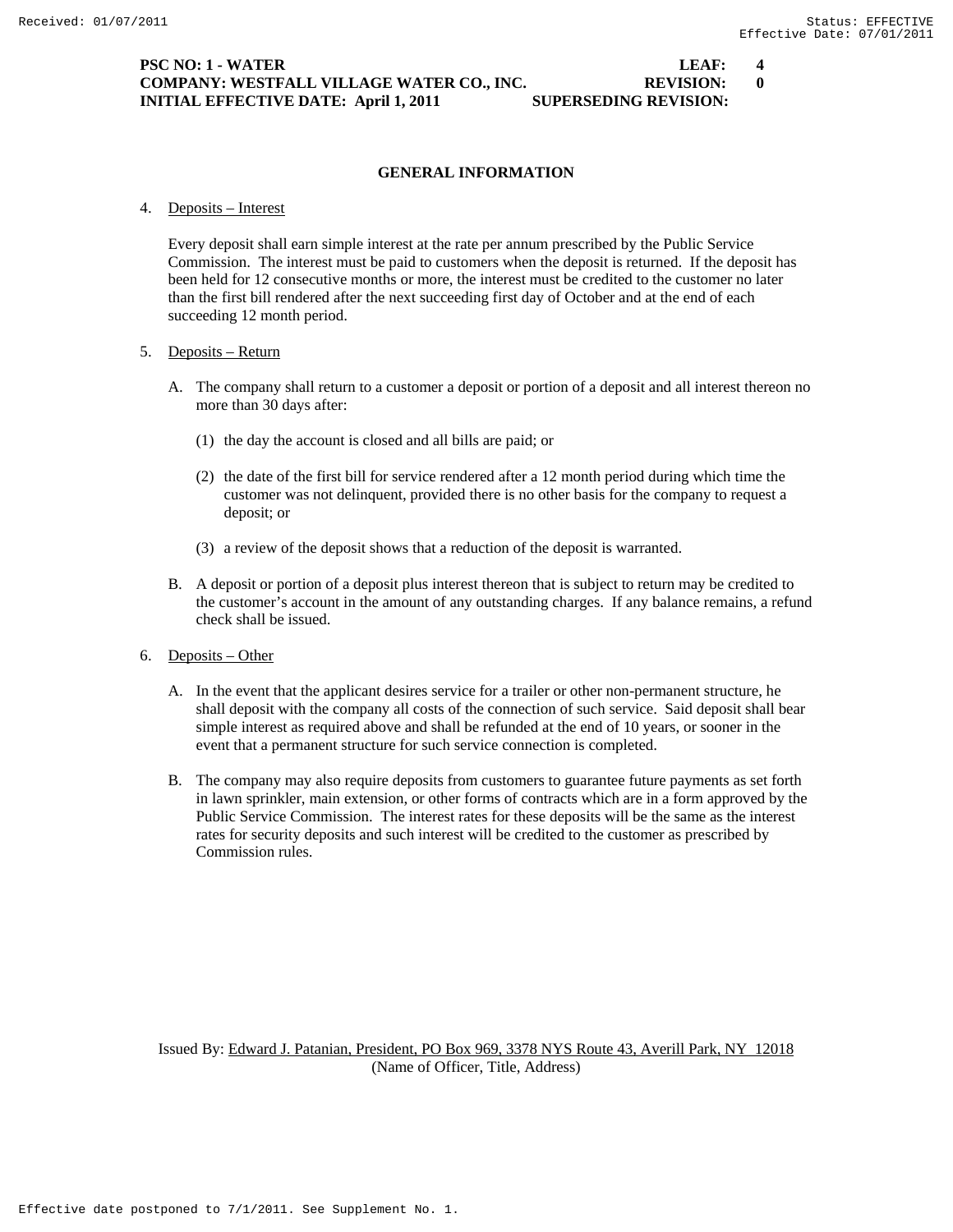# **PSC NO: 1 - WATER LEAF: 5 COMPANY: WESTFALL VILLAGE WATER CO., INC. REVISION: 0 INITIAL EFFECTIVE DATE: April 1, 2011 SUPERSEDING REVISION:**

# **GENERAL INFORMATION**

#### 7. General Rules

- A. Customers must provide 10 days' written notice prior to the date on which termination of service is requested or prior to a change of occupancy, until which date the customer will be responsible for payment of service.
- B. Fire hydrants shall not be used without the written permission of the company or unless in conformance with filed fire protection tariff provisions.
- C. The company will not be liable for damage resulting from the presence of its facilities, supply, or use of water service, except damage resulting from gross negligence of the company.
- D. The company may shut off water in its mains to make repairs and extensions. Where possible, proper advance notice will be made to customers affected.
- E. The use of water for sprinkling, swimming pools, or other less essential uses may be restricted or prohibited where such use may unreasonably reduce the adequacy of service for other domestic purposes.
- F. There must be a separate service for each premises.
- G. Installation of service pipes and mains will not normally be made when the ground is frozen.
- H. The customer is responsible for service pipes and plumbing within the property line. Any plumbing work done on the customer's service pipe is subject to approval by the company. No underground work shall be covered up until it has been inspected and approved by the company.
- I. All leaks on customer premises or the customer portion of the service pipe must be repaired as soon as possible.
- J. All mains, services (up to the property line) and other water system facilities will be maintained and replaced by the company.
- K. The company will supply water in the distribution system at pressures between 20 and 100 pounds per square inch (psi) and will strive, where practicable, to maintain a normal working pressure of 60 psi with a minimum of 35 psi. If the company makes changes to its system which cause the pressure to increase to over 100 psi to existing customers, the company will be responsible for the first installation of the necessary equipment in the customer's premises. From that point on the equipment will be considered part of the customer's internal plumbing and the customer will be responsible for its maintenance or replacement. If a water pressure reducing valve, in the customer's or applicant's opinion, is necessary or desired to safeguard the plumbing, it is the customer's or applicant's responsibility to purchase, install and maintain this equipment. Where a pressure reducing valve is used it is also advisable to install a suitable pressure relief valve. All installations will comply with the local building codes and standards and are considered a part of the customer's internal plumbing.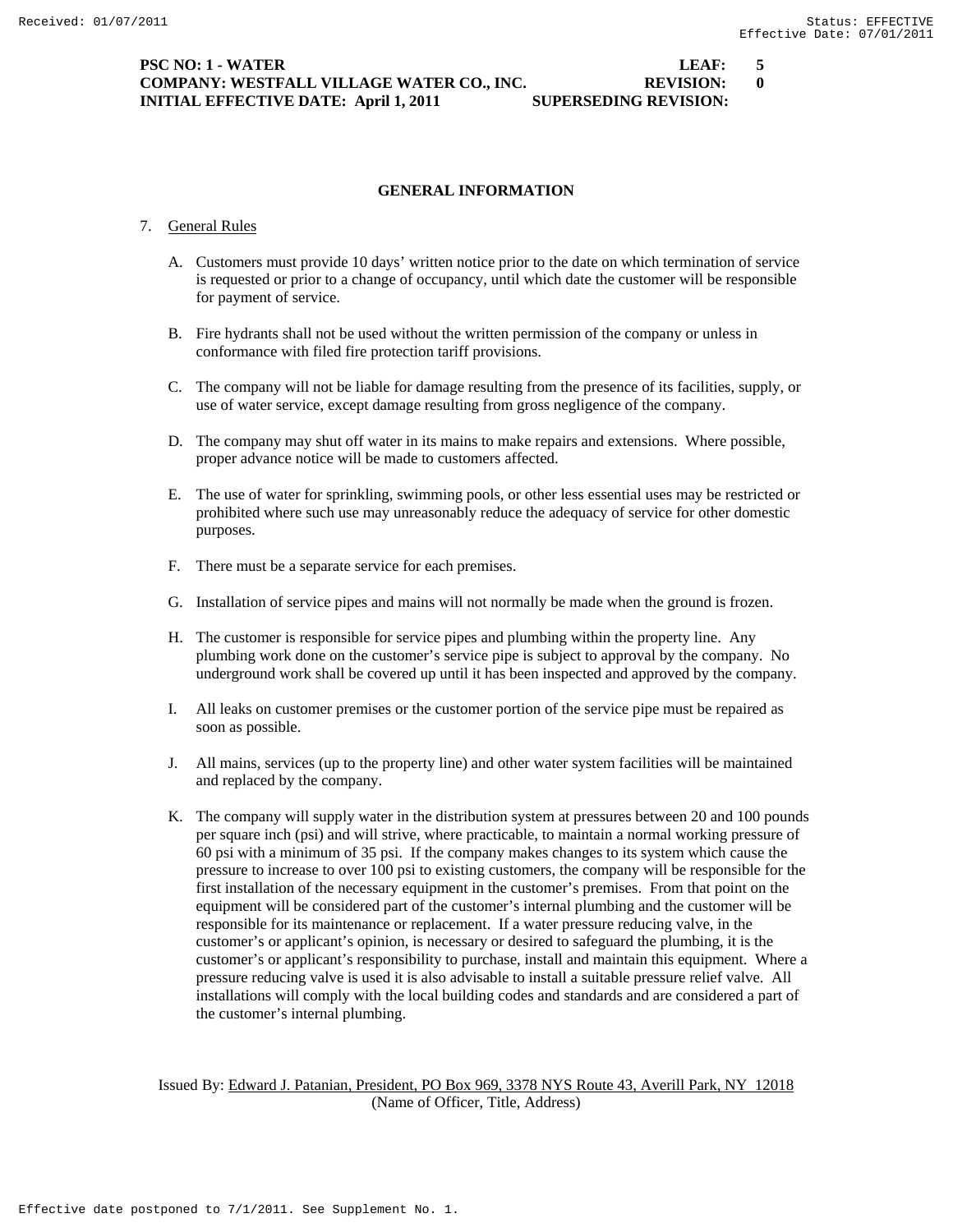# **PSC NO: 1 - WATER LEAF: 6 COMPANY: WESTFALL VILLAGE WATER CO., INC. REVISION: 0 INITIAL EFFECTIVE DATE: April 1, 2011 SUPERSEDING REVISION:**

## **GENERAL INFORMATION**

- L. Where an applicant is seeking service at an elevation or gradient which could not otherwise be adequately serviced by existing plant, the company will require that the applicant bear the additional cost of providing such extraordinary service, or in the alternative, require the applicant to purchase, install and maintain the necessary special equipment, such as a hydro-pneumatic system, needed to serve the premises. The installation of a hydro-pneumatic system as part of the customer's internal plumbing may be subject to approval of the Health Department and should comply with local building codes and standards.
- M. Cross connections to water sources other than the company's or with other facilities are strictly prohibited. Customers must, at their expense, install and maintain such backflow prevention devices as may be required by the company in accordance with good water works practice or applicable laws or regulations.
- N. Customers must permit company representatives to enter their premises on reasonable request for purposes relating to the operation and maintenance of the company's system, including inspection of the customer's and the company's facilities, installation, reading, testing, replacement and removal of meters, and terminating and restoring service.
- O. No person shall maliciously, willfully or negligently break, damage, destroy, uncover, deface, block access to or tamper with any pipe, valve, meter, structure, appurtenance or equipment which is a part of the water works system.
- 8. Metered Service (if applicable and provided for in Service Class No. \_\_\_ or Nos. \_\_\_)
	- A. A meter of a type approved by the Commission is required for each premises.
	- B. The company will furnish, install, and maintain the meter. Unless the meter register is set at zero, the company shall attach a tag with the date and meter dial reading at the time of installation.
	- C. The customer will provide a location for the meter acceptable to the company and will be responsible for the cost of repairing damage resulting from human interference, frost, backflow of hot water, or other such causes.
	- D. Where the company agrees it is necessary to set a meter outside the building, it shall be installed at the expense of the customer in a pit acceptable to the company which is both water-tight and frostproof. The cover of the pit shall be fastened with a convenient locking device. Where the distance from the property line to the front wall of the building is greater than 75 feet, the company may require that the meter be set in a pit at or near the property line. If the pit is to be installed on property not owned or controlled by the customer, written consent of the owner of the property shall be obtained prior to the installation.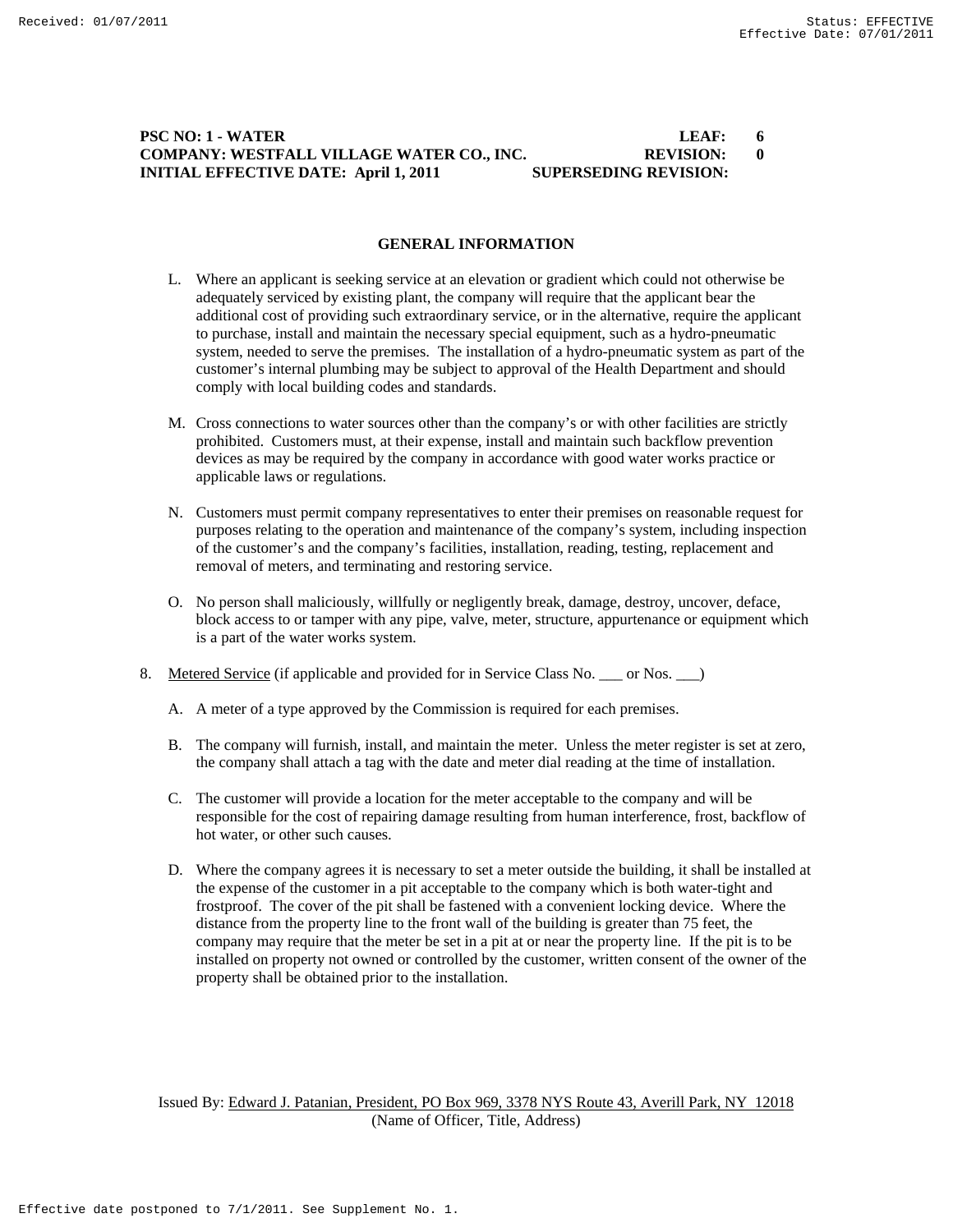# **PSC NO: 1 - WATER LEAF: 7 COMPANY: WESTFALL VILLAGE WATER CO., INC. REVISION: 0 INITIAL EFFECTIVE DATE: April 1, 2011 SUPERSEDING REVISION:**

**GENERAL INFORMATION** 

- E. The company reserves the right to remove, test, and replace the meter.
- F. The company shall afford the customer an opportunity to verify the final reading of any water meter removed from the premises and obtain the customer's signature on a meter removal card which shows the date removed and the reading.
- G. Meters will be tested in conformance with rules of the Public Service Commission. In the case of a disputed account involving the accuracy of the meter, the company will have the meter tested upon the request of the customer. Should the customer request to have a second meter test within 1 year, the customer will be responsible for the actual cost incurred to have the meter tested including the cost to remove the meter, payable in advance to the company. This fee will be refunded if the meter's final weighted average is found to register in excess of 100 percent. Adjustments in bills for over-registration of the meter will be made in accordance with the current rules of the Public Service Commission.
- H. Bills will show meter readings and the dates read.
- I. Bills will be reasonably estimated where a meter has been inaccessible and will be so indicated on the bill.
- J. Where a meter has ceased to register or its percentage of accuracy cannot be determined, an estimated bill for the current period may be rendered. For all other periods the bill shall be the minimum applicable charge.
- 9. Unmetered Service (if applicable and provided for in Service Class No. \_\_\_ or Nos. \_\_\_)

All applicable provisions of this tariff shall apply.

10. Extension of Mains

 Mains will be extended in conformance with Commission Rules and Regulations found in 16 NYCRR, Part 501.

11. Discontinuance of Service – Non –Payment

 Service may be discontinued under the following provisions: for non-payment of any amount due for water supplied, for failure to make any payment due under a deferred payment agreement or for meter repairs (see Section 8C), for failure to post a required deposit or for failure to pay any fee or charge accruing under the contract or tariff.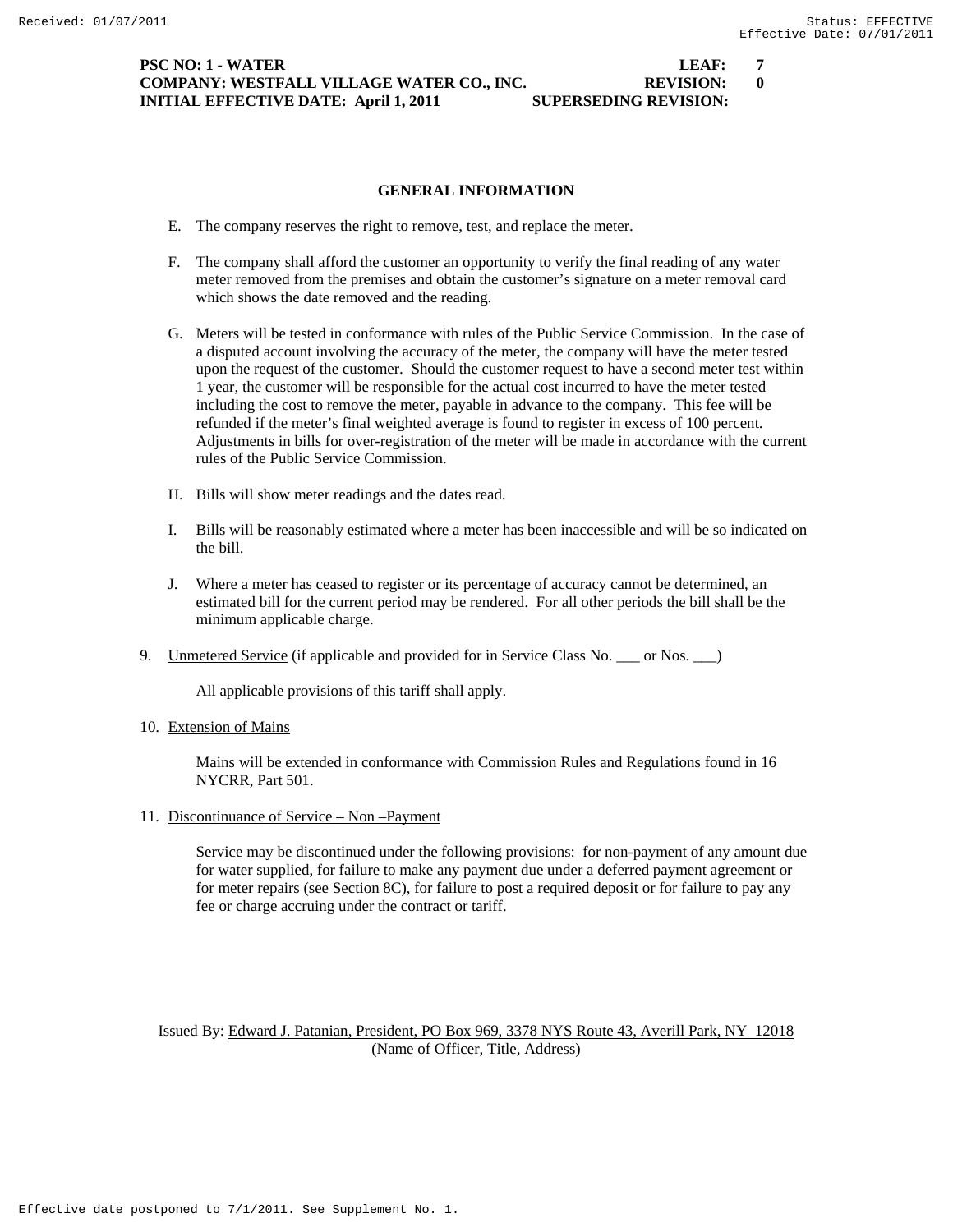# **PSC NO: 1 - WATER LEAF: 8 COMPANY: WESTFALL VILLAGE WATER CO., INC. REVISION: 0 INITIAL EFFECTIVE DATE: April 1, 2011 SUPERSEDING REVISION:**

**GENERAL INFORMATION** 

- A. A bill not paid within 23 days of mailing is considered delinquent, and the company may discontinue service after complying with 16 NYCRR, Part 533 which requires: (1) 15 days written notice if served personally, or (2) 15 days after a registered letter containing such notice has been signed or refused, or (3) 18 days after mailing written notice in a post-paid wrapper. Service will not be re-established until payment of all proper arrears, charges and deposits is made or a deferred payment agreement is entered into. Receipt of a subsequently dishonored negotiable instrument in response to a notice of discontinuance shall not constitute payment of the customer's account and the company shall not be required to issue additional notice prior to discontinuance. There will be a charge for processing all returned checks equal to the bank charge plus a handling fee of \$5.00 (not to exceed the maximum allowed by Section 5-328 of General Obligations Law).
- B. The company will not discontinue service to residential premises for non-payment of bills on a Friday, Saturday, Sunday, public holiday (as defined in General Construction Law), or on a day on which the utility's main office is closed. Discontinuance can only take place from Monday to Thursday between the hours of 8 a.m. and 4 p.m.
- C. The company will not discontinue service for non-payment of bills to any person or entity receiving public assistance if the payment for such service is to be paid directly by the Department of Social Services or by the local Social Services representatives.
- 12. Discontinuance of Service Other
	- A. Service rendered under any application, contract or agreement may be discontinued by the company after reasonable notice for any of the following reasons:
		- (1) For willful or indifferent waste of water due to any cause or for non-authorized use of water.
		- (2) For failure to protect from damage the meter and connection, or for failure to protect and maintain the service pipe or fixtures on the property of the customer in a condition satisfactory to the company.
		- (3) For tampering with any meter, connections, service pipe, curb cock, seal or any other appliance of the company controlling or regulating the customer's water supply.
		- (4) For failure to provide the company's employees reasonable access to the premises supplied, or for obstructing the way of ingress to the meter or any other appliances controlling or -
		- (5) In case of vacancy of the premises.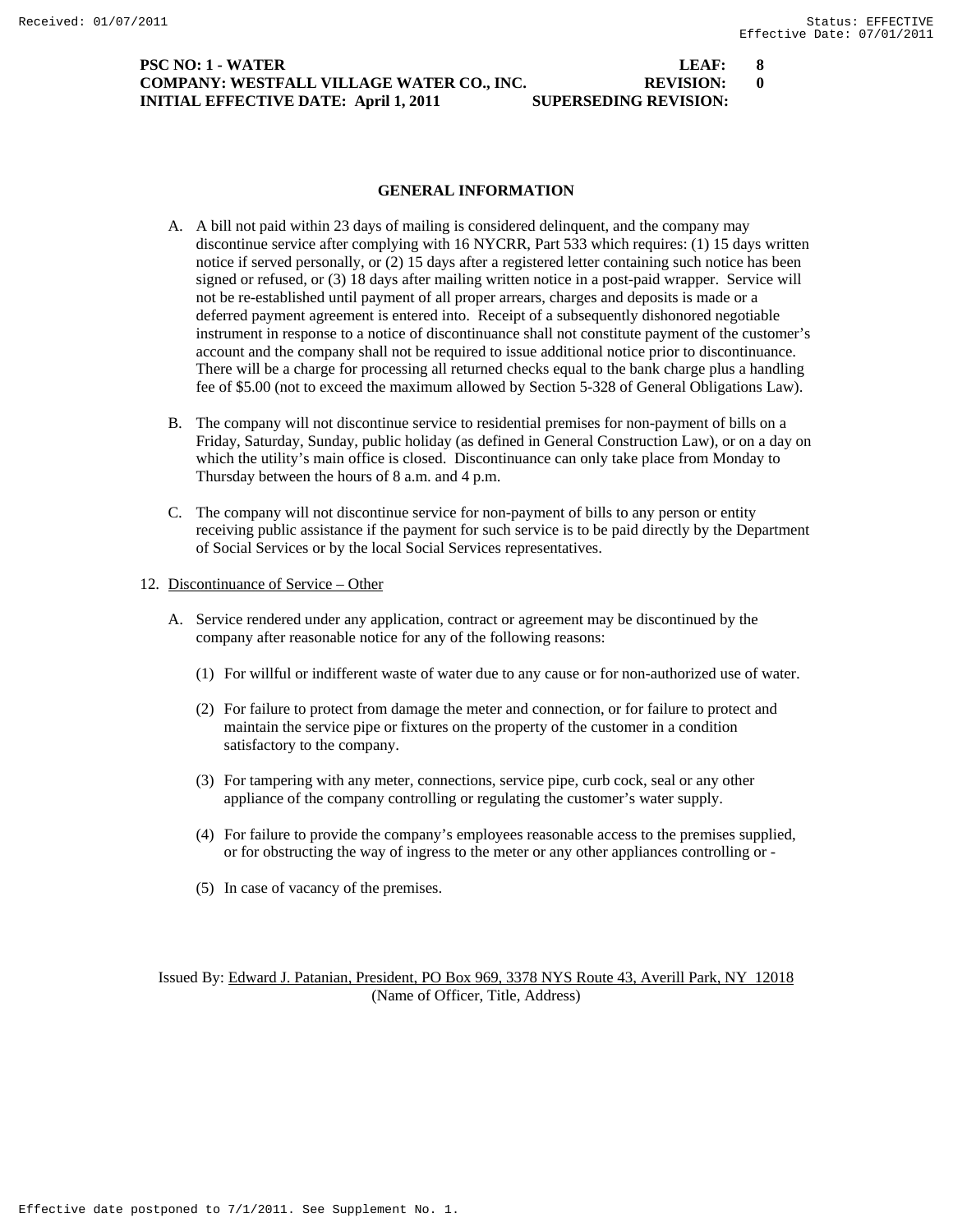# **PSC NO: 1 - WATER LEAF: 9 COMPANY: WESTFALL VILLAGE WATER CO., INC. REVISION: 0 INITIAL EFFECTIVE DATE: April 1, 2011 SUPERSEDING REVISION:**

## **GENERAL INFORMATION**

- (6) For cross connections.
- (7) For submetering or reselling water.
- (8) For non-compliance with water usage restrictions.
- (9) For violation of any rule or regulation of the company as filed with the Public Service Commission, provided such violation affects the reliability or integrity of the water system.
- B. Written notice of discontinuance of service shall contain the information required by 16 NYCRR Section 533.3 and will be given except in those instances where a public health hazard exists.
- C. The company may, at any time, temporarily discontinue water service in case of accident, or for the purpose of making connections, alterations, repairs, changes, etc.
- D. Except as stated in the preceding paragraph, or in the case of a violation that threatens the integrity of the water system, the company shall not discontinue service to any customer on a Friday, Saturday, Sunday, Public Holiday or on a day when the company is not open for business. Public Holiday shall refer to those holidays defined in the General Construction Law.

#### 13. Discontinuance of Residential Service – Special Procedures

 If termination of service would result in serious impairment to health and safety, the company must delay the termination of service or, if service has already been terminated, must restore service, for thirty days under the following conditions.

- A. all occupants are either blind, disabled, 62 years of age or older or 18 years of age or under;
- B. a medical emergency exists; or
- C. if heating would be affected between November 1 and April 1.

 It is the customer's responsibility to notify the company that such conditions exist and to provide any required documentation. The company may require that the customer make appropriate arrangements to pay any arrears as well as pay current bills.

14. Deferred Payment Agreements

 In addition to those circumstances in Section 13, the company will consider granting customers reasonable payment terms in cases where a customer is threatened with termination of service, or where the company has issued a backbill to a customer. Any such agreement may require the customer to make a reasonable down payment, and to pay bills when issued.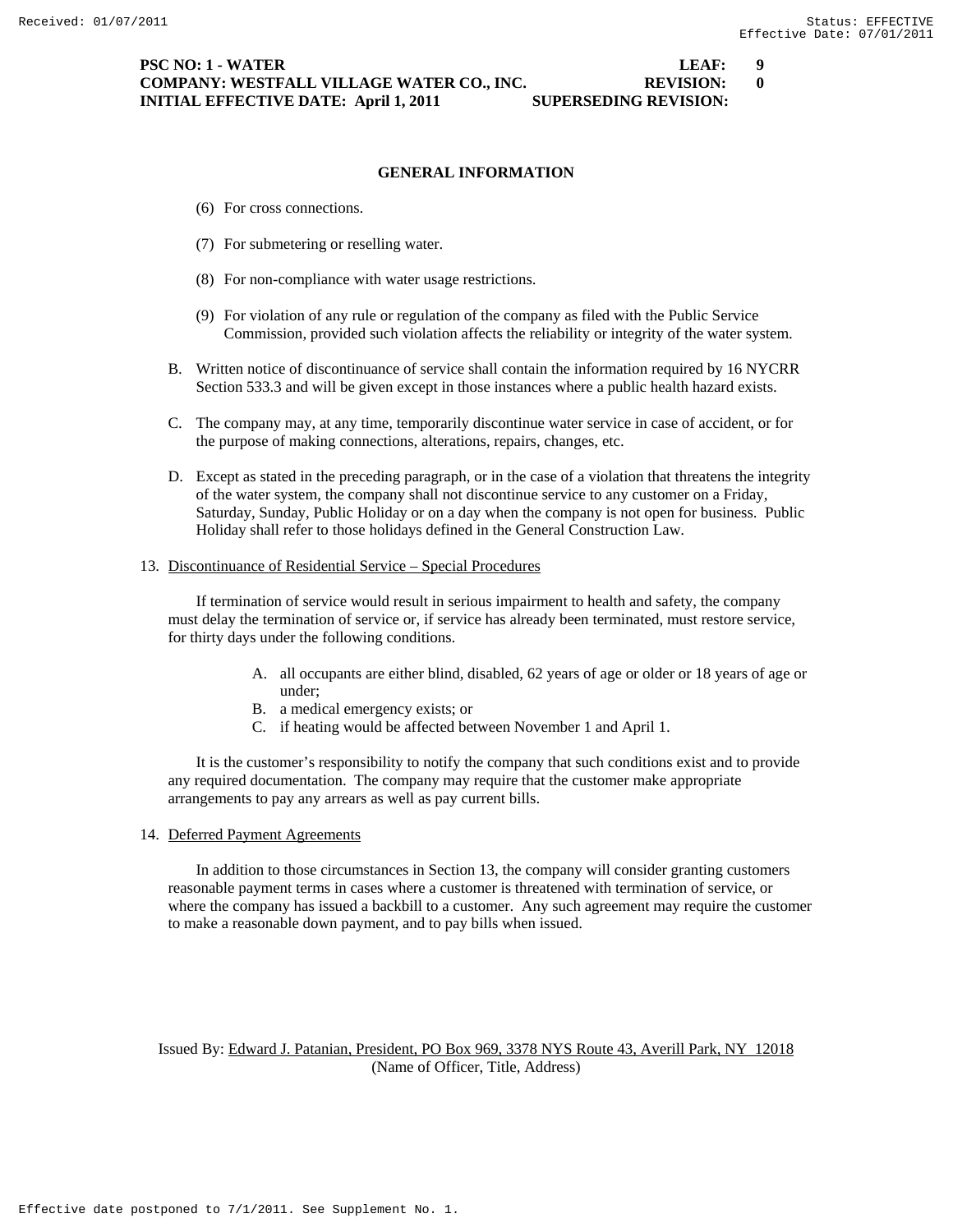# **PSC NO: 1 - WATER LEAF: 10 COMPANY: WESTFALL VILLAGE WATER CO., INC. REVISION: 1 INITIAL EFFECTIVE DATE: July 1, 2011 SUPERSEDING REVISION: 0**

(Issued in compliance w/Commission Order issued and effective June 23, 2011 in Case 10-W-0607)

#### **GENERAL INFORMATION**

- 15. Complaint Handling Procedures
	- A. The company will promptly investigate and evaluate all complaints received from customers regarding bills for service rendered or required deposits. The results of the company's findings will be reported to the customer. During the period of investigation and evaluation, service will not be discontinued, nor shall a new notice of termination be issued, provided, however, that the customer will be required to pay the undisputed portion of any balance due, which may include bills for current usage.
	- B. After the completion of such an investigation, if the company determines that the disputed service has been rendered, or that the disputed charge or deposit is proper in whole or in part, the company may require that the full bill or deposit be paid. Appropriate notices of the determination shall be given to the customer, and where notice of discontinuance of service was previously sent, or is served with the determination, such notice shall include a statement advising the customer of the availability of the Commission's complaint handling procedures, including the address and telephone number of the Department's Consumer Services Division. Where prior notice of discontinuance was sent, company procedure provides for discontinuance of service if customer fails to pay the proper amount due and owing within 5 days after notice of the company determination was served personally on the customer or at least 8 days after mailing of the notice. Under no circumstances will discontinuance of service occur if so precluded by the Commission.
	- C. In situations where the complaint procedures of the Commission have been invoked and it is determined that the disputed service has been rendered or that the disputed charge or deposit is proper and prior notice of discontinuance was sent, a customer's service will not be discontinued for failure to pay the amount found due and owing until at least 5 days after notice of the Commission's determination, where personal service is made, or at least 8 days after mailing of such a notice.

## 16. **Restoration of Service**

A charge will be made to restore service after discontinuance at the customer's request or for violation of these rules.

This charge will be \$50.00 during normal business hours (8:00 a.m. to 4:00 p.m., Monday through Friday), \$75.00 outside of normal business hours Monday through Friday and \$100.00 for weekends or Holidays. The holidays for which the \$100.00 will apply are as follows:

| New Year's Day               | Independence Day                |
|------------------------------|---------------------------------|
| Lincoln's Birthday           | Labor Day                       |
| <b>Washington's Birthday</b> | Columbus Day                    |
| Memorial Day                 | <b>Election Day</b>             |
| <b>Thanksgiving Day</b>      | <b>Veterans Day</b>             |
| Christmas Day                | Dr. Martin Luther King, Jr. Day |

If it becomes necessary to disconnect service at the main because of willful acts of a customer(s), the service restoration charge will include the actual costs incurred to shutoff and reconnect.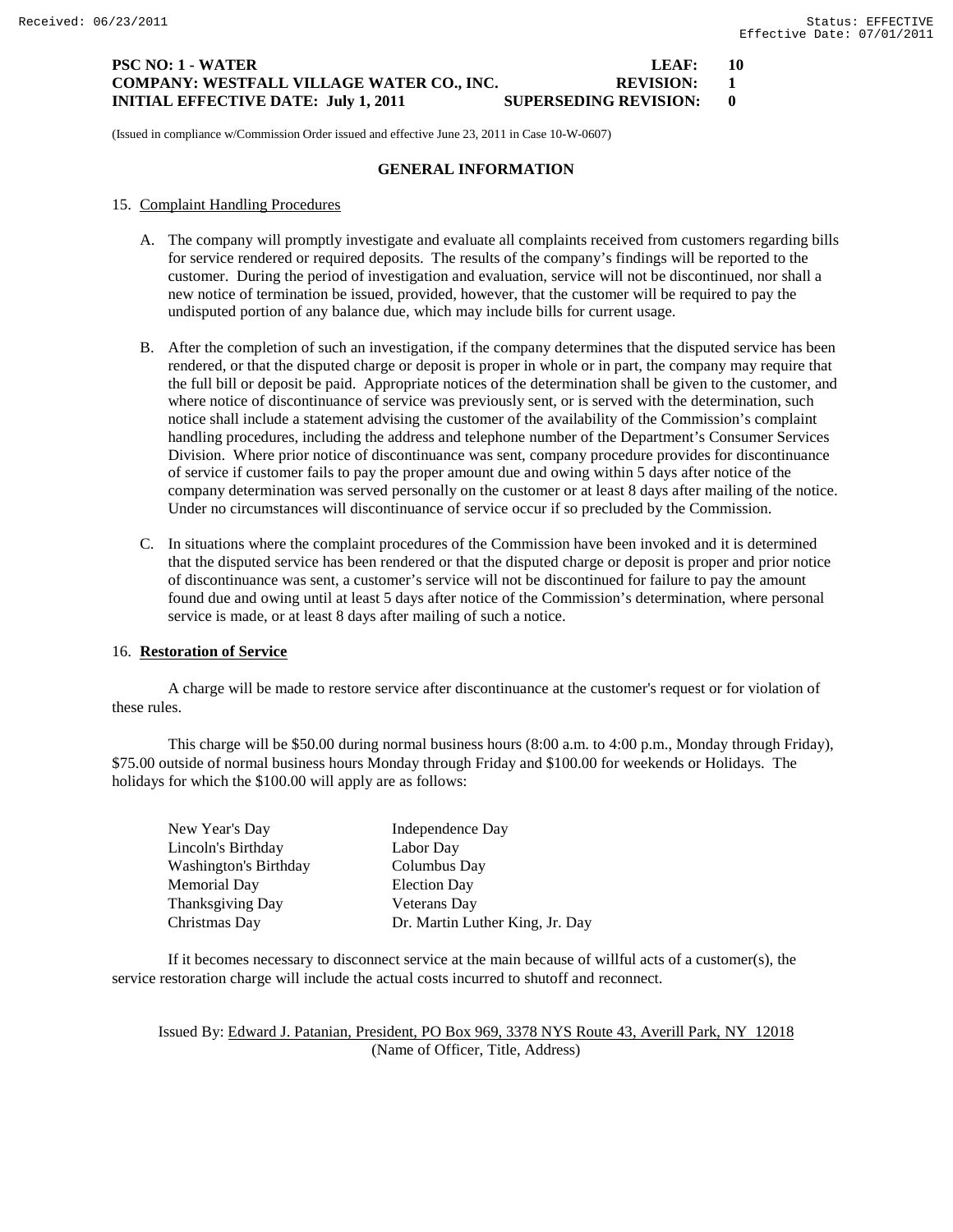# **PSC NO: 1 - WATER LEAF: 11 COMPANY: WESTFALL VILLAGE WATER CO., INC. REVISION: 0 INITIAL EFFECTIVE DATE: April 1, 2011 SUPERSEDING REVISION:**

# **GENERAL INFORMATION**

 In a case where service is being restored after discontinuance for non-payment, the company may require full payment of all arrears as well as the restoration of service charge. If the company and the customer have entered into some form of payment agreement, the agreed upon down payment may be required before service will be restored.

 If it becomes necessary to disconnect service at the main because of willful acts of a customer, the service restoration charge will include the actual costs incurred by the company to disconnect and reconnect the service.

17. Interest on Customer Overpayments

The company will provide interest on a customer overpayment as follows:

- A. A customer overpayment is defined as payment by the customer to the company in excess of the correct charge for water service supplied to the customer which was caused by erroneous billing by the utility.
- B. The rate of interest on such amounts shall be the greater of the unadjusted customer deposit rate or the applicable late payment rate, if any, for the service classification under which the customer was billed. Interest shall be paid from the date when the customer overpayment was made, adjusted for any changes in the deposit rate or late payment rate, and compounded monthly, until the date when the overpayment was refunded.
- C. The company will not pay interest on customer overpayments that are refunded within 30 days after such overpayment is received by the company.

# 18. Regulation

 All matters, rules and other situations concerning the rendering of water service which are not specifically covered herein or in a provision of the New York State Codes, Rules and Regulations and which are subject to the jurisdiction of the Public Service Commission, and for which a customer and the company cannot agree as to an equitable and fair solution will be referred to said Commission to be resolved. Either the customer or the company may request that a rule or provision of this tariff be changed for a particular situation.